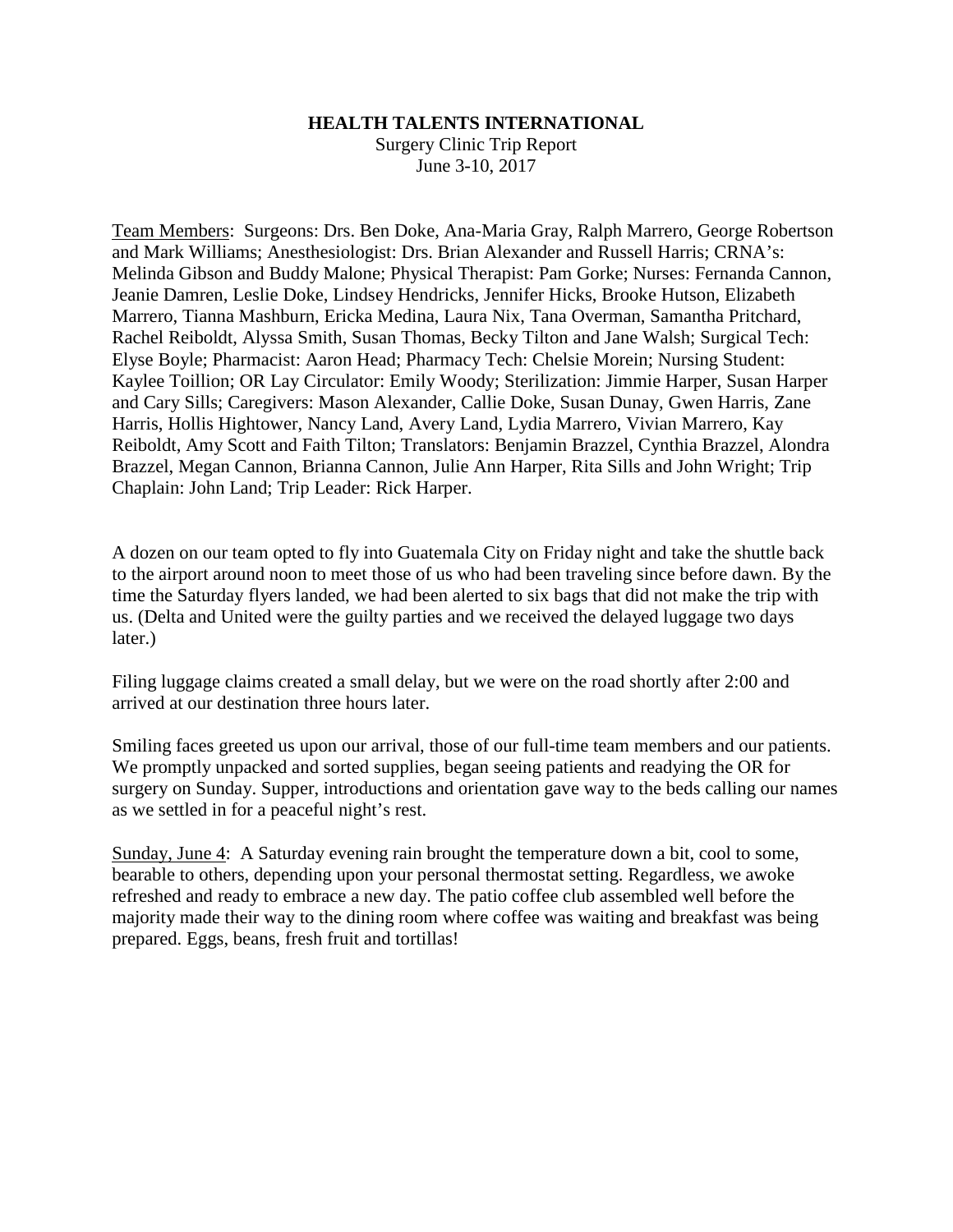A schedule of eleven surgeries greeted us that morning, overly ambitious for sure, but we'd address that after lunch. It was time to lift our voices in praise in shared worship with our Guatemala brethren and believers from thirteen different states. Following our worship services, we gathered for our surgical orientation as first-time RN, Fernanda Cannon translated for Dr. Walter Sierra. Originally from Ecuador, Fernanda became a Christian while in the US as an exchange student in Bentonville, AR, then found her way to Harding University for a nursing degree. She brought two of her daughters, Megan and Brianna, to serve as translators in the recovery room and mobile clinics for the week. Surgeries began after lunch and we soon modified the schedule to a more reasonable number. Two GYN, two ENT and five General/Ped Urology cases for the day!

Regular readers of our trip reports will know that two of our greatest needs on each trip are nurses for recovery and translators. June was as well-staffed as any team in recent memory with thirteen nurses, one nursing student and sixteen Spanish speakers. One of those, John Wright, worked with Health Talents in the early nineties and had not been back in twenty years. John enjoyed many reunions throughout the week, some of them were children when he left and are now nurses, physicians and dentists on our team.

Monday, June 5: We only had one ENT surgeon on this trip, Dr. Ralph Marrero, and we worked hard to not overschedule his cases since some procedures take 3-4 hours. Our plan worked well and Ralph did an excellent job with consultations and surgery. He only had three patients on Monday, but would finish the week with eighteen. Our general room was rocking along with ten cases on Monday, and room three completed another five GYN cases. A very smooth second day free of complications.

Tuesday June 6: Noe Chan, our staff physical therapy provider had arrived on Monday, but today would go out on mobile clinics. Physical Therapist, Pam Gorke, a rookie, went out with Noe and saw patients in the field for a wonderful and enlightening day. All the while, another fifteen surgeries were taking place at Clinica Ezell. Forty-two surgeries through two and a half days of surgery and the only complication was one of our own, Mason Alexander came down with a stomach bug and required a day of rest and multiple bags of IV fluids. Heat, humidity and a change in diet likely contributed to his illness.

John Land, long-time board member and immediate past-president served as our trip chaplain this week. He shared the wisdom of a husband, father, grandfather and elder in his stories and devotional thoughts. Following his devotional on Tuesday night, we walked across to the recovery room to sing songs of praise and to pray with our patients. This young tradition is enjoyed by all, especially our patients when we sing "Alabaré or Demos Gracias," two Spanish favorites.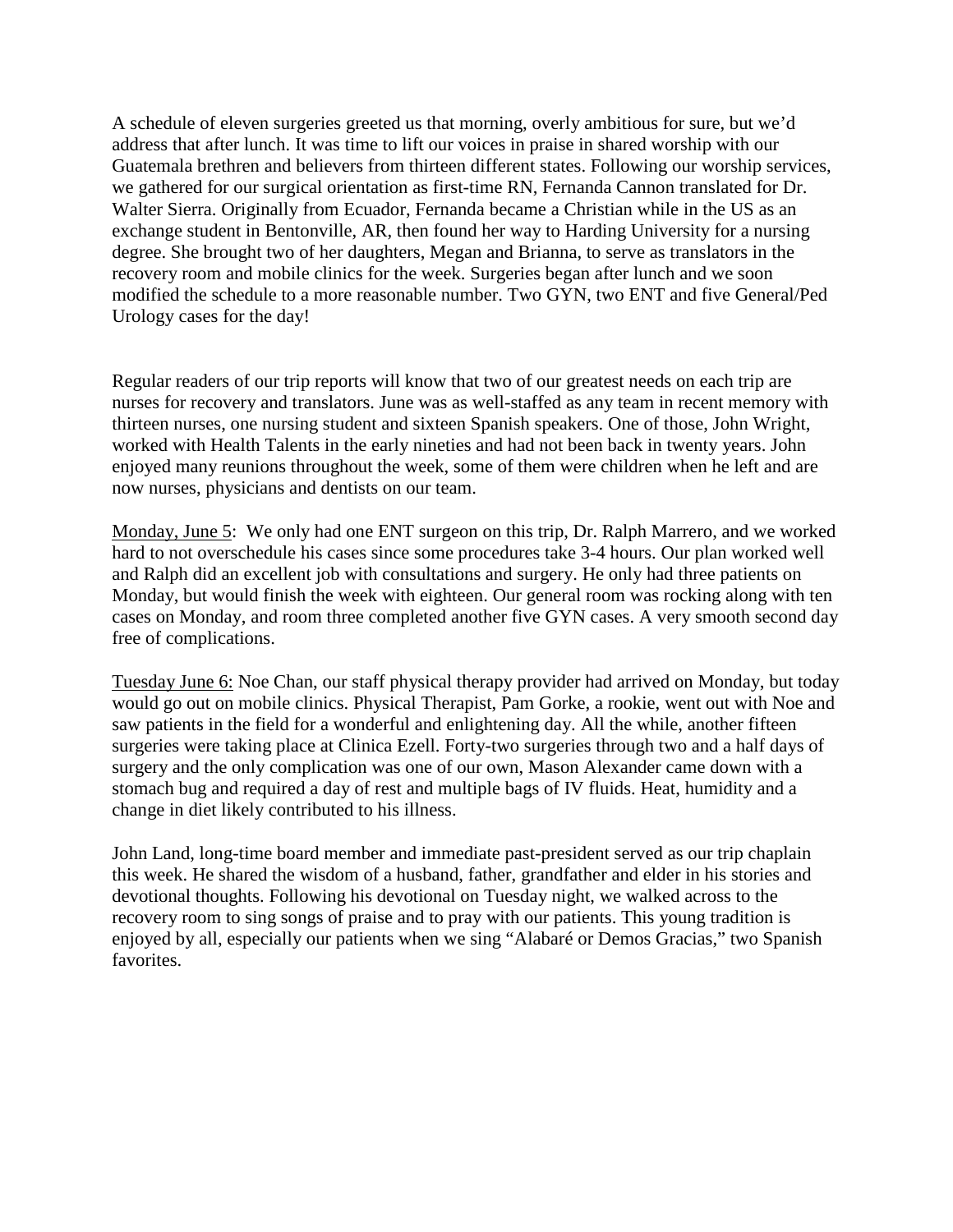

(Brooke Hutson, a 2016 OC nursing student, returns as an RN. She is pictured with Lindsey Hendricks, one year out of nursing school and on our inaugural trip.)

Wednesday, June 7: Wednesday began with a light schedule, but we brought several patients in for early consults and were able to add them to the schedule, finishing with seventeen for the day. Five GYN, five ENT and seven general cases made for a very productive Wednesday.

We were out of the OR before 7:00 and began looking forward to Thursday, a day of mental transition. Thursday is a lighter day of surgery as we schedule less complicated cases, an effort to ensure all patients are discharged on Friday morning.

Thursday, June 8: Breakfast was a bit more leisurely for some on Thursday, not quite the same sense of urgency when we only have eight patients scheduled for surgery. The pace even allowed our resident birdwatchers. Dr. George Roberston, Leslie Doke and Jimmie Harper to make occasional forays outside to enjoy God's creation.

One more GYN, three ENT and four general cases were completed before 1:00, then it was off to the chocolate farm for roughly half the crew.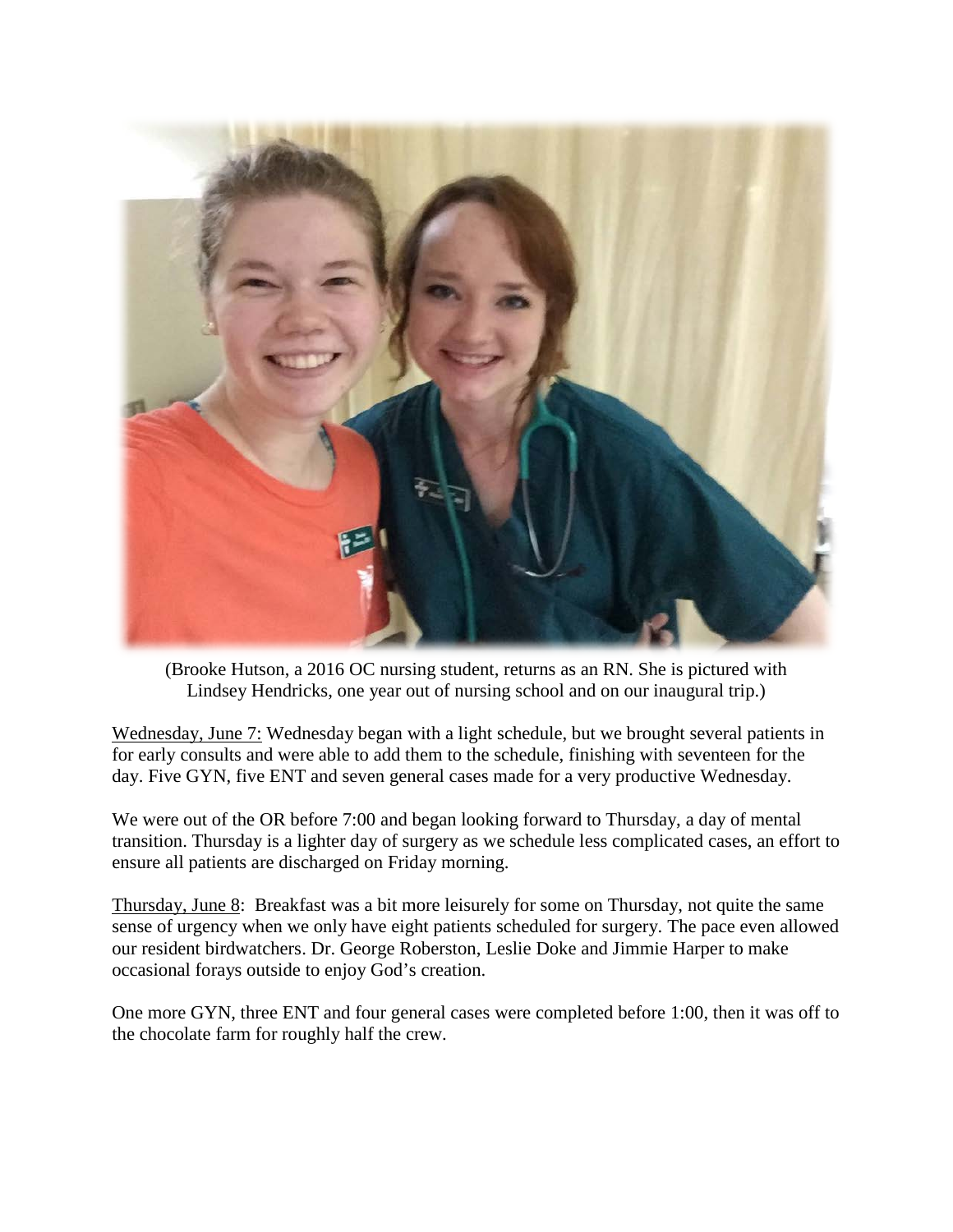

(Megan Cannon with two patients who successfully charmed her heart.)